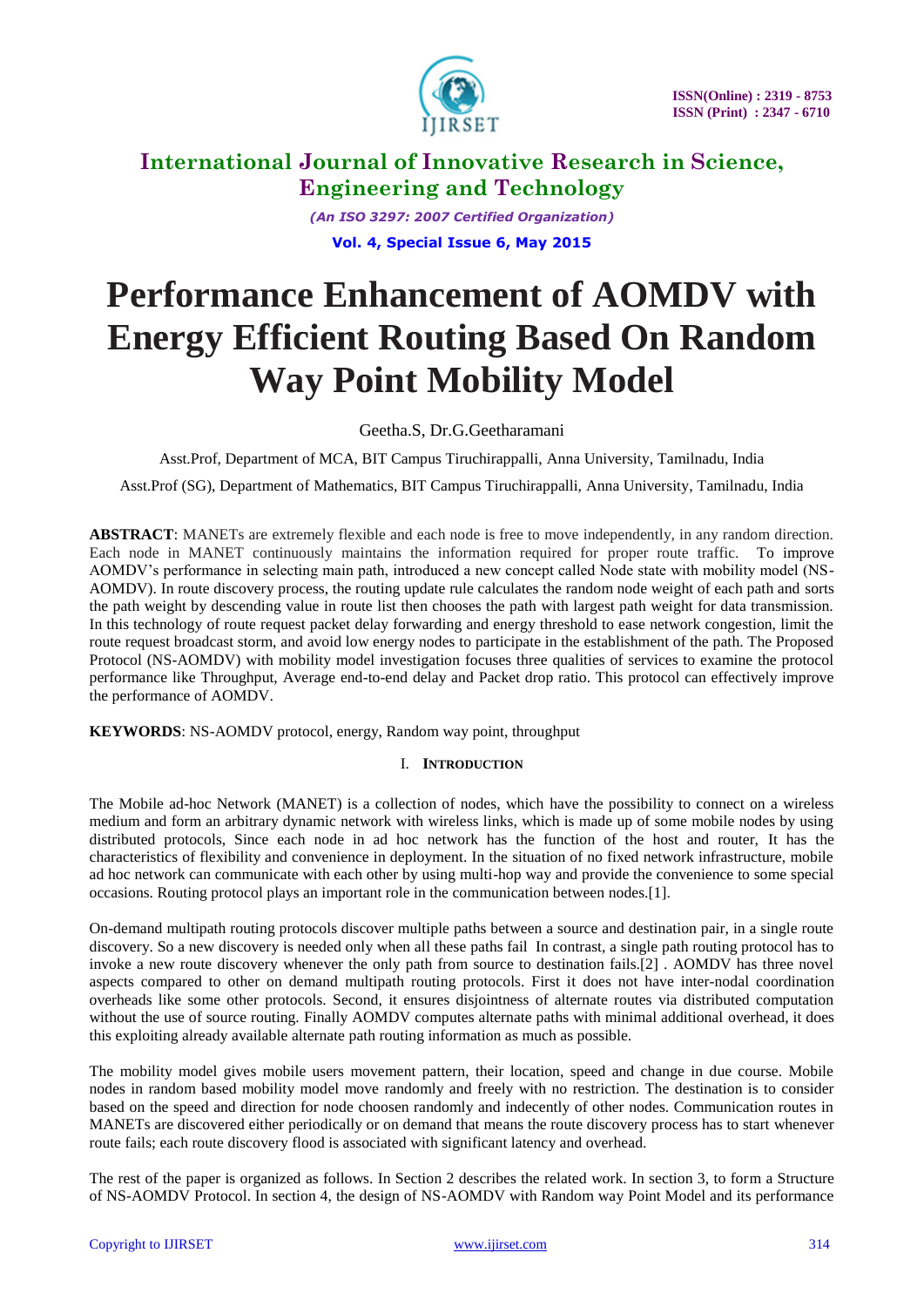

*(An ISO 3297: 2007 Certified Organization)*

# **Vol. 4, Special Issue 6, May 2015**

is evaluated and compared with AOMDV and NS-AOMDV in Section 5. At last this paper makes a conclusion in section 6.

# II. **RELATED WORK**

### **2.1 Routing Protocols**

The basic idea behind multi-path routing is of finding multiple paths between sources to destination. As on demand routing protocols for MANET discovers a route when a source needs to communicate with destination. The multipath routing protocol discovers multiple paths during single route discovery process. In AOMDV multiple routes are discovered in single route discovery. AOMDV is designed for highly ad hoc network where link failures and route breaks occur frequently. [3]

The node broadcast a route request with a unique sequence number so that duplicate requests can be discarded. If an intermediate node receives the RREQ. It first checks if it has afresh enough route entry available in its routing table. If yes then sends a reply (RREP) back to the source else broadcast the RREQ. The nodes on reverse route towards source update their routing information. Duplicate RREP on reverse route is only forwarded if it contains either a larger destination sequence number or a shorter route found. AOMDV route update rules, applied locally at each node, play a key role in maintaining loop freedom and disjointness properties.

### **2.2 Mobility Model**

A mobility Model should be attempted to emulate the movements of real mobile nodes. Mobility models can be classified into entity and group models. Entity models cover scenarios when mobile nodes move completely independently from each other, while in group models nodes are dependent on each other or on some predefined leader node. [4] [5] [6].

#### **2.2.1. Reference Point Group Mobility Model (RPGM)**

In reference Point Group Mobility Model, nodes are divided into groups. Every group has a group leader that determines the movements of all nodes in the group. At each instant, speed and direction of group number is calculated based on speed and direction of leader node at the instant. This model represents the movement of soldiers in a battalion, or tourist following the tourist guide.

In this model, initially each mobile node is assigned a current speed and direction at each fixed interval of time. Node Movement occurs by updating the speed and direction of each mobile node. Because of temporal dependency, the value of speed and direction at the particular time is calculated on the basis of the value of previous speed and direction. This model eliminates abrupt stops; quick turns and is close to be realistic.

#### **2.2.3. Manhattan Mobility Model**

In Manhattan model, movement pattern of mobile nodes were defined by map which composed of a number of horizontal and vertical streets. Node allows moving along the grid of horizontal and vertical streets on the map. Because of temporal dependency, velocity of mobile node at a particular time is dependent on the velocity of its previous time.

# **III. STRUCTURE OF NS-AOMDV PROTOCOL**

### **3.1 NS-AOMDV Protocol**

The main idea in AOMDV is to compute multiple paths during route discovery procedure for contending link failure [5]. When AOMDV builds multiple paths, it will select the main path for data transmission which is based on the time of routing establishment. The earliest one will be regarded the best one, and only when the main path is down other paths can be effective. In fact, a large number of studies indicate that the aforementioned scheme is not necessarily the best path. Mobile nodes, which usually due to residual energy are too low or under heavy load and other factors, seriously affect the performance of the network. In order to improve the performance, we propose the novel NS-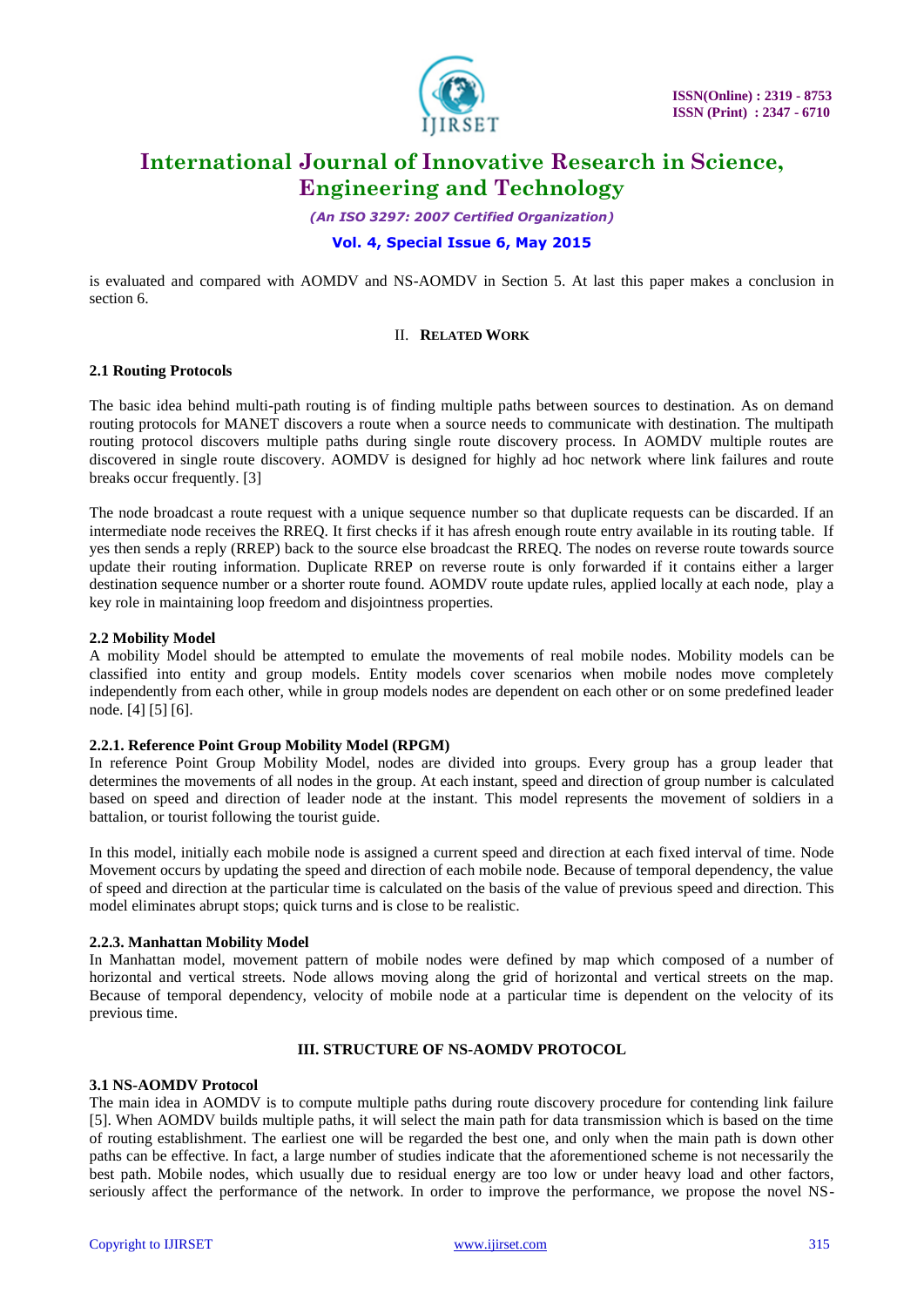

*(An ISO 3297: 2007 Certified Organization)*

# **Vol. 4, Special Issue 6, May 2015**

AOMDV protocol based on existing AOMDV. First, we consider the rate of node residual energy and idle buffer queue as the weight of node. Second, in route discovery process, the routing update rules calculate the node weight of each path and sort the path weight by descending value of path weight in route list, and we choose the path which has the largest path weight to transmit data packets. At the same time, the protocol uses the technology of RREQ delay forwarding [6] and energy threshold to ease network congestion, limit the RREQ broadcast storm, and avoid low energy nodes to participate in the establishment of the path.

### **3.2 Mobility Model**

A Mobility model should be attempted to emulate the movements of real mobile nodes. Mobility models are based on setting out different parameters related to the possible node movement. Basic parameters are the starting location of mobile nodes, their movement direction velocity range, and speed changes over time.

In this paper uses Random Waypoint Mobility Model to simulate mobile nodes movements. At the start each mobile node randomly selects one location in the simulation area as a destination and chooses a speed that is uniformly distributed between *[min-speed, max-speed].* When the node reaches the chosen location, it stops for duration defined by wait time. After the wait time the node again chooses a random destination and repeats the whole process until the end of simulation.



Fig 1: NS-AOMDV Mobile Node Structure

In ad hoc networks, a mobile node can be considered as a consist of the network interface, the MAC layer, Random way point mobility model, interface queue, and link layer. These modules are receiving and processing information. In this Fig1, shows the MAC layer and link layer are used to a node in the transmitted data packet, the data stream is usually required in the node interface queue filter delete processing. Mobile nodes in random based mobility model move randomly and freely with no restrictions. The destination, speed and direction for node are chosen randomly and independently of other nodes are based on random based mobility models. The interface queue utilizes the bottom of the interface queue information to reflect the network status.

#### **IV. PROPOSED NS-AOMDV WITH RANDOM WAY POINT MODEL**

#### **4.1 Residual Energy Rate using NS-AOMDV**

This paper first defines residual energy rate, which refers to the residual energy level of the node  $\mathbf{n}$  at a certain time of t. The formula is shown as follows: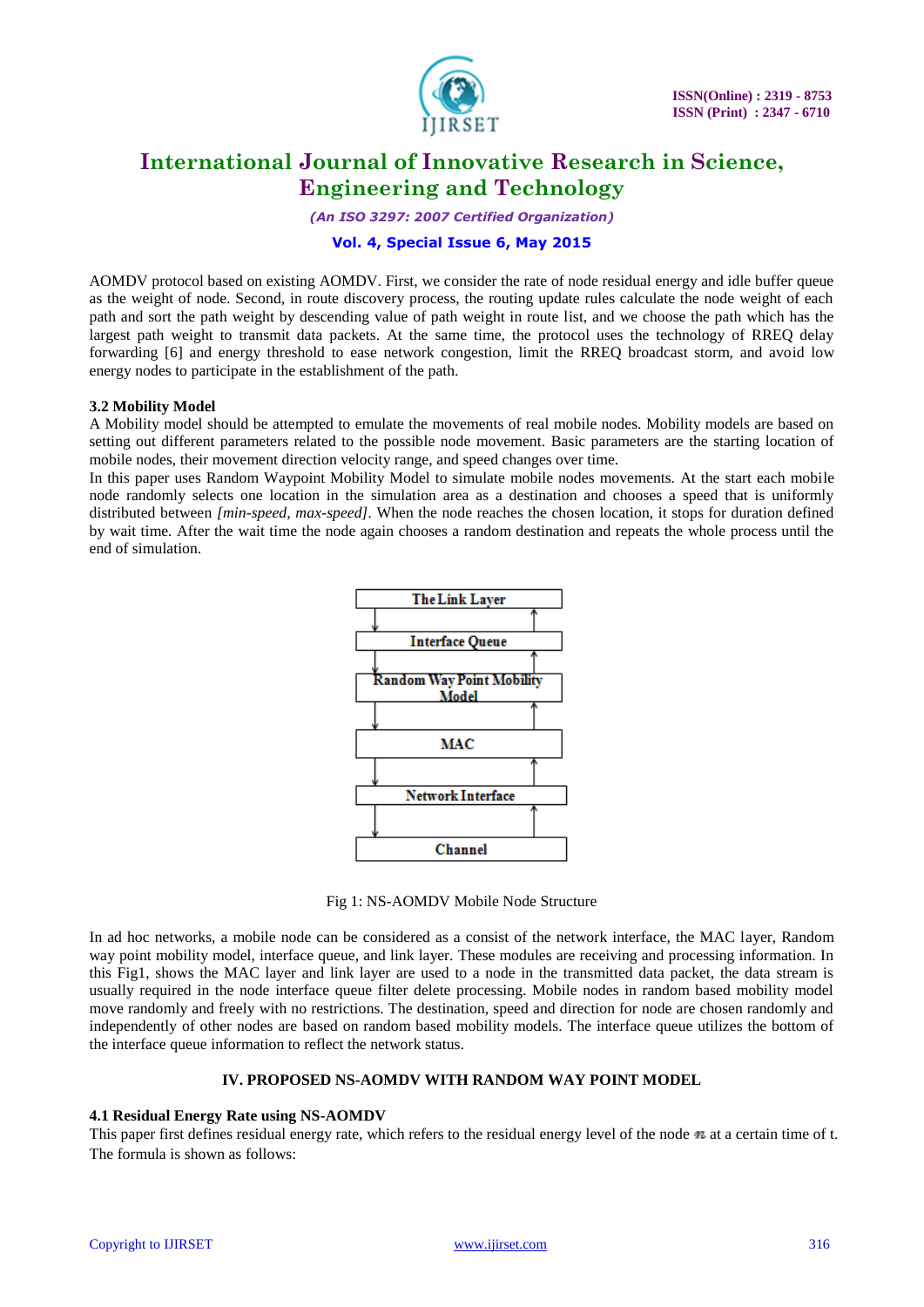

*(An ISO 3297: 2007 Certified Organization)*

**Vol. 4, Special Issue 6, May 2015**

$$
e_i(t) = \frac{E_i(t)}{E_{initial}} - - - - - - - (1)
$$

Where,  $e_i(t)$  is the residual energy of the node at time *t*,  $E_i(t)$  is used for estimate of energy at time t and  $E_{initial}$  is the initial energy of it. We can easily find that  $e_i(t)$  indicates one node's level of energy consumption. In this network, each node produces energy consumption due to sensing the signal of the neighbour nodes around. Excessive power consumption means large node density of one node in the case of common communication service. Finally it can be concluded that it's under heavy load in the process of communication.

# **4.2 The Calculation of Buffer Queue**

The idle rate of buffer queue is expressed by the formula as given below

$$
l_i(t) = \frac{l_{max} - l_i(t)}{l_{max}} - \dots - (2)
$$

Where  $L_i(t)$  is defined as the length of the buffer queue at time t.  $L_{max}$  means the maximum length of the buffer queue, it reflects the congestion status of the network. The smaller available buffer queue length means more data packets need to be processed and worse network congestion. In this paper get the idle rate of buffer queue by calculating the length of the interface queue, it utilizes the bottom of the interface queue information to reflect the network status.

# **4.3 Node Weight**

The two state parameters above reflect the status of the network. In this paper, we will take both of them into consideration, and propose a new definition which is called Node Weight (*NW*). The formula is shown as follows

 $NW_i(t) = \alpha e_i(t) + \beta l_i(t) - - - - (3)$ Where  $\alpha + \beta = 1$  ( $0 \le \alpha \le 1$ ,  $0 \le \beta \le 1$ ), if  $\alpha > \beta$  the residual energy rate is the main consideration. If  $\alpha < \beta$ , the idle rate of buffer queue as the main influencing factor.

# **4.4. Path Weight**

First, we define Path Weight (*PW*) as the least *NW* of all nodes on a path. Its computation formula is as follows  $PW_i(t) = \{ \min( NW_i(t)) | i \in NODE \}$  - - - -(4)

 $PW_i(t)$  is the path weight at time *t*, and NODE is the set of nodes on a path. Because we need to take the level of every path into consideration when we select the main path, it includes two important steps: updating path weight and selecting the main path. The Updating Path Weight means Updating node weight occurs in the time of routing updating. Meanwhile, we can get path weight of every path using random way point model. NS-AOMDV is similar to AOMDV, and its main difference is that NS-AOMDV needs to update node weight in the step of updating route. To Selecting the Main Path, the main idea in AOMDV is to compute multiple paths during route discovery procedure for contending link failure. When AOMDV creates multiple paths between source node and destination node, only the path based on some metric is chosen for data transmission.

In other words, the path which first reaches the destination node is chosen for the primary path and the other paths will become alternate ones. In this way, we can quickly create a path for data transmissions ignore the state of the node's own level and other factors. Nodes, which own the low level of residual energy and heavy load, may exist in the primary path. If so, this path is very likely to be disconnected because of energy depletion. Compared to AOMDV, NS-AOMDV firstly utilizes the forward path on which the first RREP packet arrives at source node earliest for data transmission. When multiple RREP packets arrive at the source node, it will utilize the path which owns the largest *PW*  recorded in the routing table for data transmission. Because *PW*s are in descending order in route table, we can always select the path of largest *PW* every time.

The formula is as follows:  $route_{list} = max[PW_n(t) | p \in PATH$  (5)

Where, route  $_{list}$  represents the path for data transmission and PATH is the set of paths in routing table.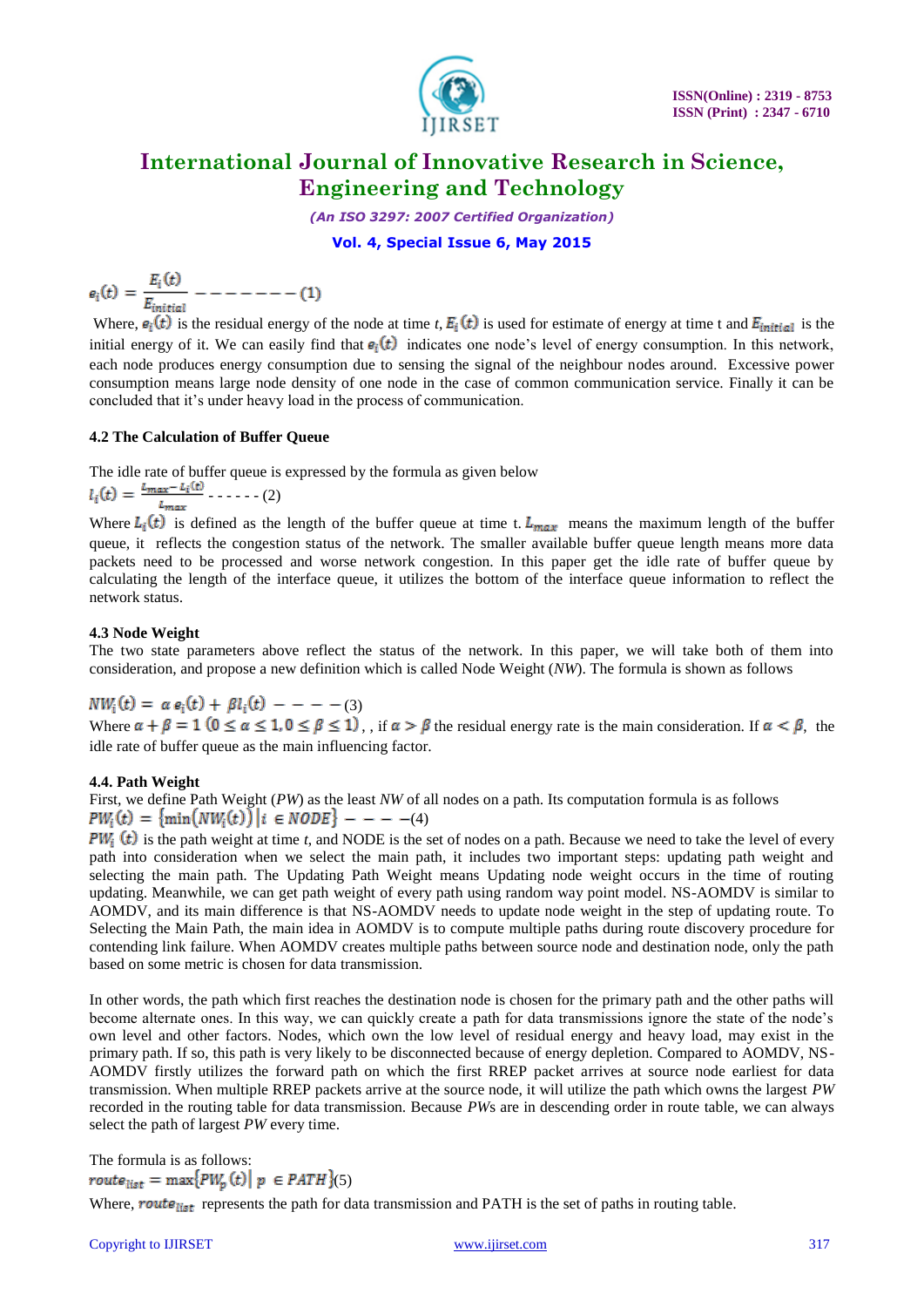

*(An ISO 3297: 2007 Certified Organization)*

# **Vol. 4, Special Issue 6, May 2015**

### **4.5. Route Discovery the RREQ**

In the route discovery procedure, we can also control those intermediate nodes with heavy load to delay forwarding RREQ packet, based on the level of NW. Its main goal is to allow a node with lighter load to be quickly involved in setting up the path using random way point mobility model. Its main purpose is to make a lighter load node to participate in the establishment of the path quickly. Also the node with heavy load can participate in the establishment of the path again when the network status improves. In this way, network traffic is balanced and network congestion is avoided efficiently. The paths will be relatively independent at the same time. We get RREQ delay forwarding time based on the formula as given below:

$$
delay_i(t) = \begin{cases} T_c, & NW_i(t) > 0.5\\ \frac{T_c}{NW_i(t)}, & NW_i(t) \le 0.5 \end{cases}
$$
 (6)

#### **4.6 Route Maintenance**

In the route maintenance procedure using the intermediate node owns low level of energy and it also needs to forward RREQ packet simultaneously. If you accidentally use it to establish one route, it will easily lead to the emergence of network segmentation. In order to avoid selecting this kind of nodes involved in the route setup, we set up an energy threshold  $E_{threshold}$  to execute them. The energy threshold size setting refers to the setting method. The points out that one node's energy level is classified as a "discarded" level, and its survival time will be estimated less than 10% based of the initial. We propose to set the energy threshold 20% based on this. In the process of intermediate node processing RREQ packet, only when its own residual energy rate is larger than  $E_{threshold}$ , will it forwards the RREQ packet.

#### **V. SIMULATION ENVIRONMENT**

In order to study the performance of NS-AOMDV and to compare it with that of AOMDV routing protocol we have developed and implemented NS-AOMDV model based on NS-2 simulator [17]. We used the Distributed Coordination Function (DCF) of IEEE 802.11 for wireless LANs as the MAC layer protocol. We assumed that each node moves independently according to the random way point mobility model with specified average mobility speed and pause time. All nodes had the same transmission range of 1000 meters. The simulated traffic is a Constant Bit Rate (CBR). In the last two experiments the number of node varies from the mobile nodes. In the other set of the conducted experiments, a fixed number of mobile nodes have been assumed. Parameters that have been adopted in the simulated experiments are as shown in **Table 1**.

| Parameter                   | Value                                 |
|-----------------------------|---------------------------------------|
| Dimensions                  | $1000 \text{ m} \times 1000 \text{m}$ |
| Number of Nodes             | 30                                    |
| Source Type                 | <b>CBR</b>                            |
| Antenna Type                | Omni directional                      |
| Spread Type                 | Two Ray Ground                        |
| Wireless channel capacity   | 2Mb/s                                 |
| <b>Communication Radius</b> | 250m                                  |
| Packet size                 | 512 bytes                             |
| <b>Initial Energy</b>       | 60J                                   |
| <b>Transmission Power</b>   | 1.3 W                                 |
| <b>Reception Power</b>      | 0.8 W                                 |
| <b>Buffer Size</b>          | 50 bytes                              |
| <b>SMAC</b> Layer           | <b>IEEE 802.11b DCF</b>               |
| <b>Transport Layer</b>      | <b>UDP</b>                            |
| Simulation time             | 300 s                                 |
| <b>Mobility Model</b>       | Random way point Model                |

Table 1: Initial Parameters for node Configuration.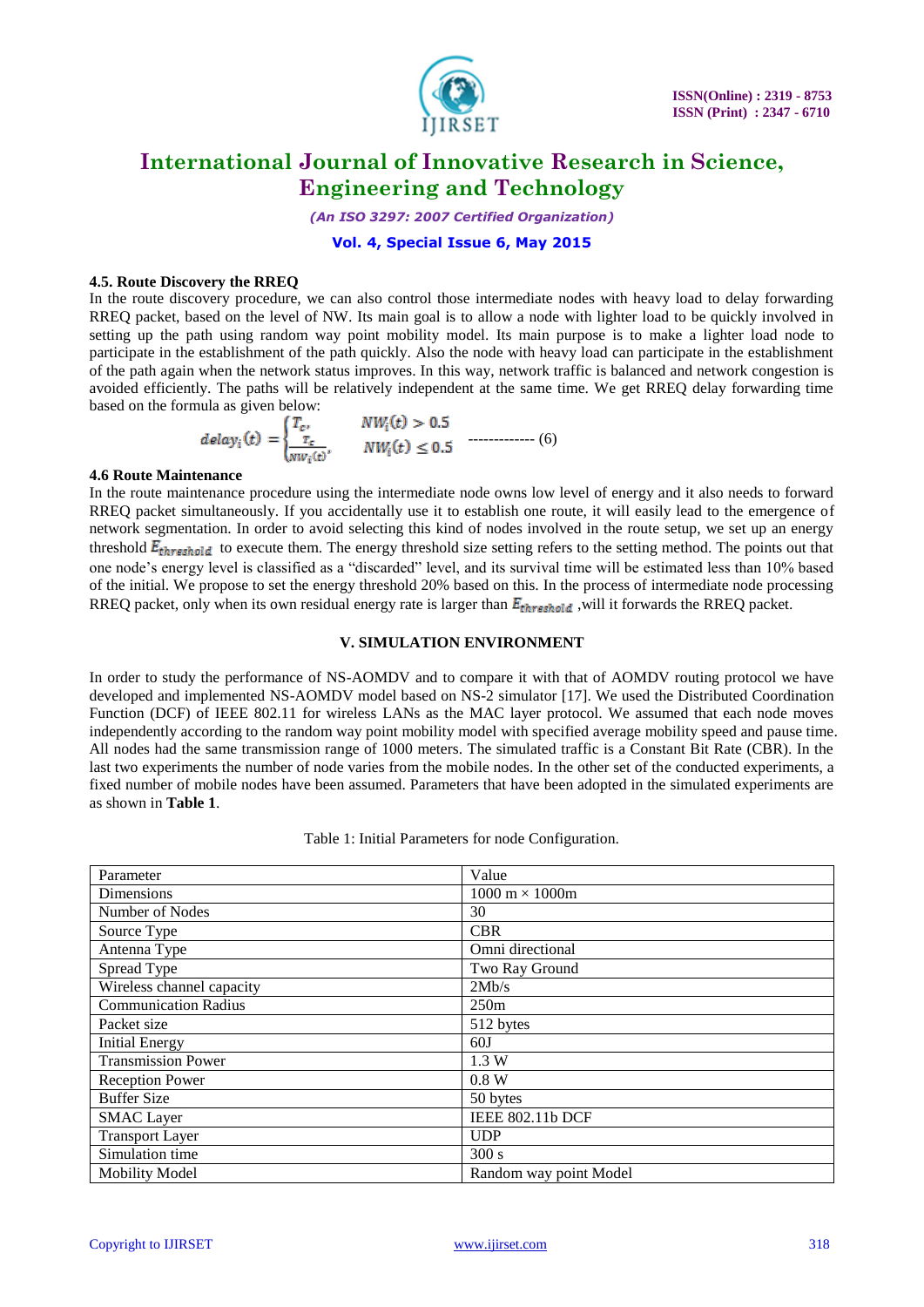

*(An ISO 3297: 2007 Certified Organization)*

**Vol. 4, Special Issue 6, May 2015**

### **5.1.Packet delivery Ratio**

To compare between the behavior of AOMDV and NS-AOMDV with different node speeds, we have conducted an experiment in which the throughput is evaluated as the number of path and the results are shown in **Figure 2**. We notice firstly, that in almost all results the throughput of both protocols increases as the number of path.. The reason behind this is the fact that as the number of more stable path increases the life time of the selected routes increases which allows the senders to send more data.



# **Figure 2. Packet Delivery Ratio**

**Figure 2** plots packet delivery rate against the maximum moving speed. The graph demonstrates packet delivery rate of the two protocols are significantly reduced with the increase of node maximum speed. To explain this behavior firstly we should note that generally, as the nodes speed increases the probability of link break gets higher and consequently the throughput would decrease. NS-AOMDV overcomes this draw back since it chooses shortest stable paths which have less opportunity to break compared with AOMDV which selects longer paths. This will lessen the effect of higher speeds on the throughput as the number of links that could break will be less than the case when using AOMDV. Furthermore NS-AOMDV distribute the burden of packet transmission on parallel overall the discovered paths and this in turn enhance the achieved throughput substantially, this is in contrast to AOMDV which transmit packets over one path until it gets invalid before trying to use the next one.

#### **5.2.Average end-to-end delay**

The result of the first experiment is shown in **Figure 3**. We compare the end-to-end delay of the AOMDV and the NS-AOMDV protocols, while changing the mobility of the nodes. The superiority of NS-AOMDV over AOMDV is clear almost regardless of the number of multiple paths. This is because in contrast with AOMDV, NS-AOMDV chooses the most stable paths with the minimum number of hops in the path. This increases the lifetime of the selected paths and so reduces the opportunity of future path breaks, which in turn reduces packet transmission delay. The second reason of the big difference between NS-AOMDV and AOMDV with regards to the end to end delay has to do with the way NS-AOMDV transmits packets. AOMDV transmits packets in parallel over all the discovered paths. It starts the transmission with the first discovered path and then distributes the transmission of the packet in an even way over the other path as they get discovered via receiving route replies form the destination. This parallel transmission of packets over all the path available greatly reduce the time needed to send the packets intended to be transmitted.



**Figure 3: Average end-to-end delay**